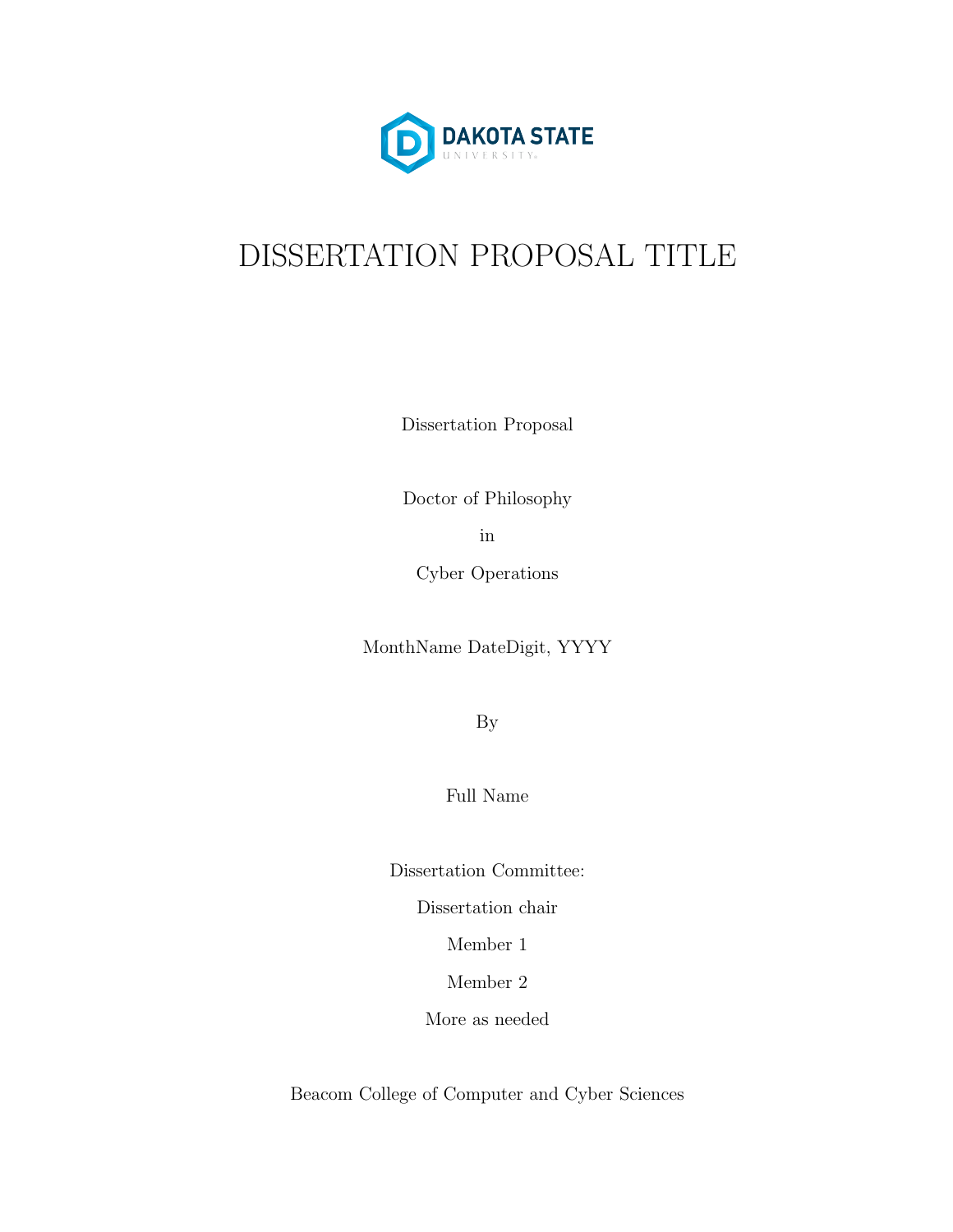#### ABSTRACT

<span id="page-1-0"></span>The abstract should briefly tell the reader what the dissertation is about. It is a concise summary of the important points of the report. The student should summarize the key points of the document, including the problem, the research question, the methodology, and the results. The abstract should be about 400 words and should not exceed more than two pages. It is recommended that you write the abstract after you have completed your report.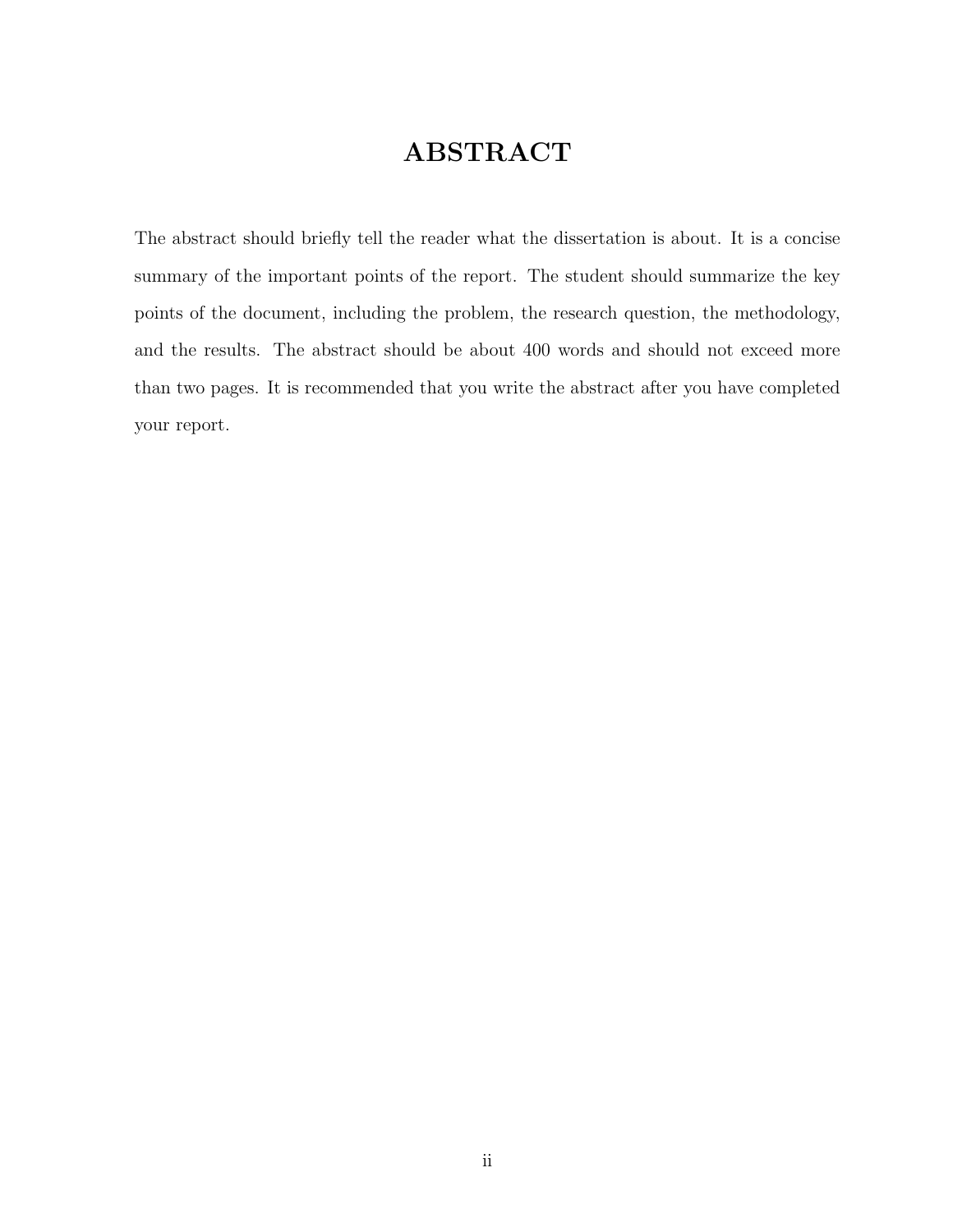#### TABLE OF CONTENTS

| Abstract                            | ii                      |
|-------------------------------------|-------------------------|
| <b>Table of Contents</b>            | iii                     |
| List of Tables                      | $\mathbf{V}$            |
| List of Figures                     | vi                      |
| Chapter 1:                          |                         |
| <b>Heading of Chapter 1</b>         | $\mathbf{1}$            |
| 1.1                                 | $\mathbf{1}$            |
| Chapter 2:                          |                         |
| <b>Heading of Chapter 2</b>         | $\boldsymbol{2}$        |
| Chapter 3:                          |                         |
| Heading of Chapter 3 to show in TOC | $\bf{3}$                |
| Chapter 4:                          |                         |
| Heading of Chapter 4 to show in TOC | $\overline{\mathbf{4}}$ |
| Chapter 5:                          |                         |
| Heading of Chapter 5 to show in TOC | $\mathbf{5}$            |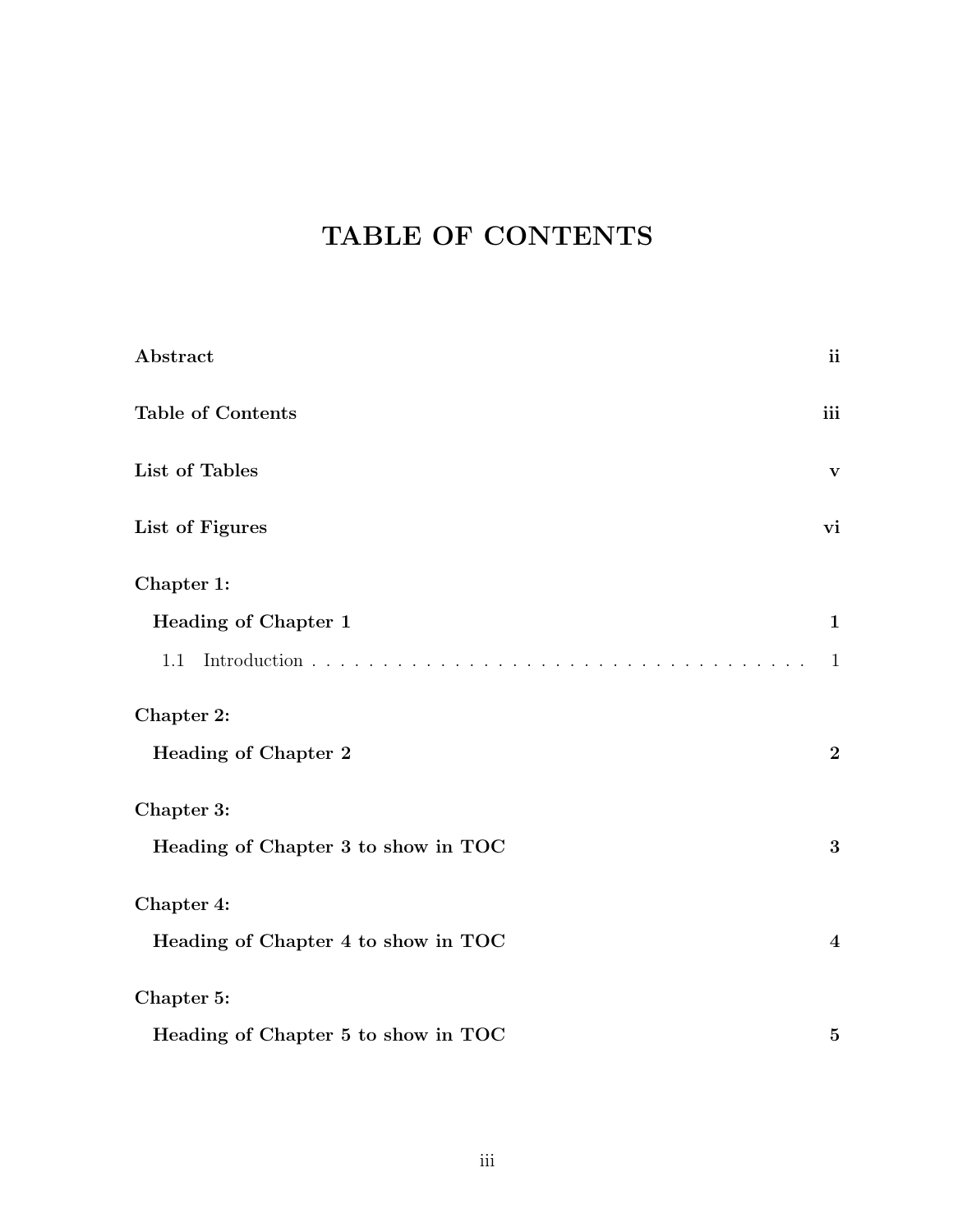#### [Chapter 6:](#page-11-0)

| Heading of Chapter 6 to show in TOC | 6 |
|-------------------------------------|---|
| Chapter 7:                          |   |
| Conclusion                          | 7 |
| References                          | 8 |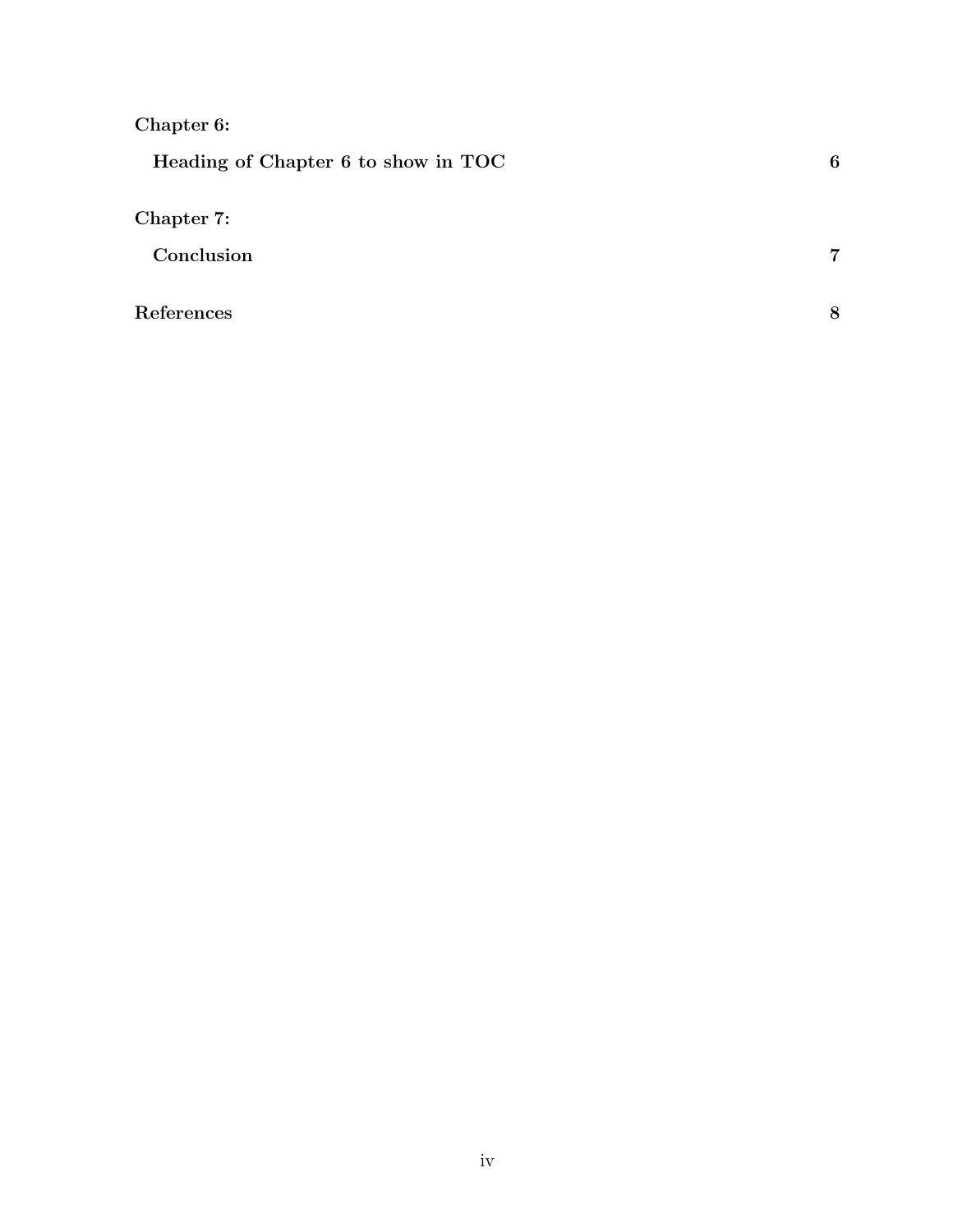#### LIST OF TABLES

|--|--|--|--|--|--|--|--|--|--|--|--|--|--|--|--|--|--|--|--|--|--|--|--|--|--|--|--|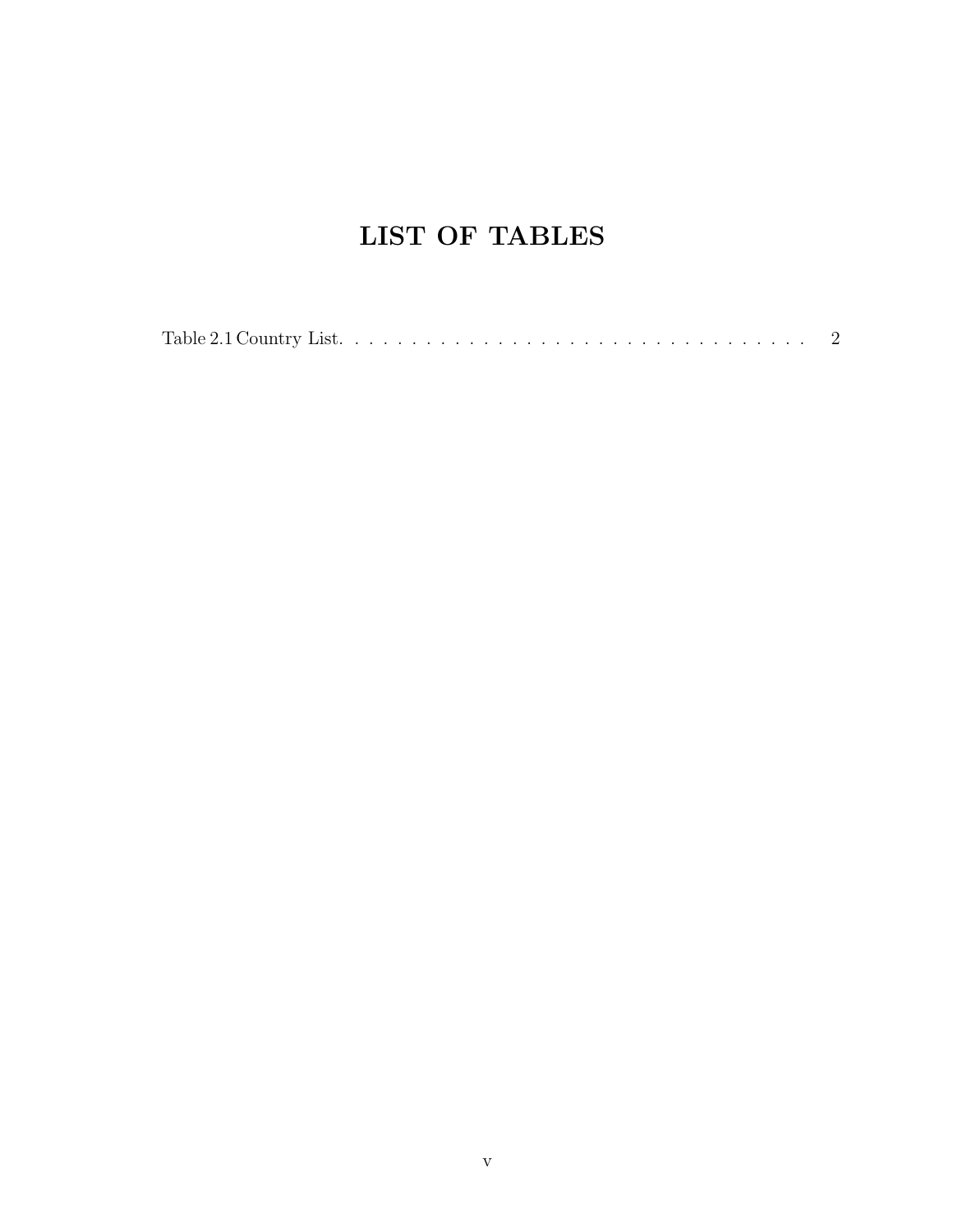#### LIST OF FIGURES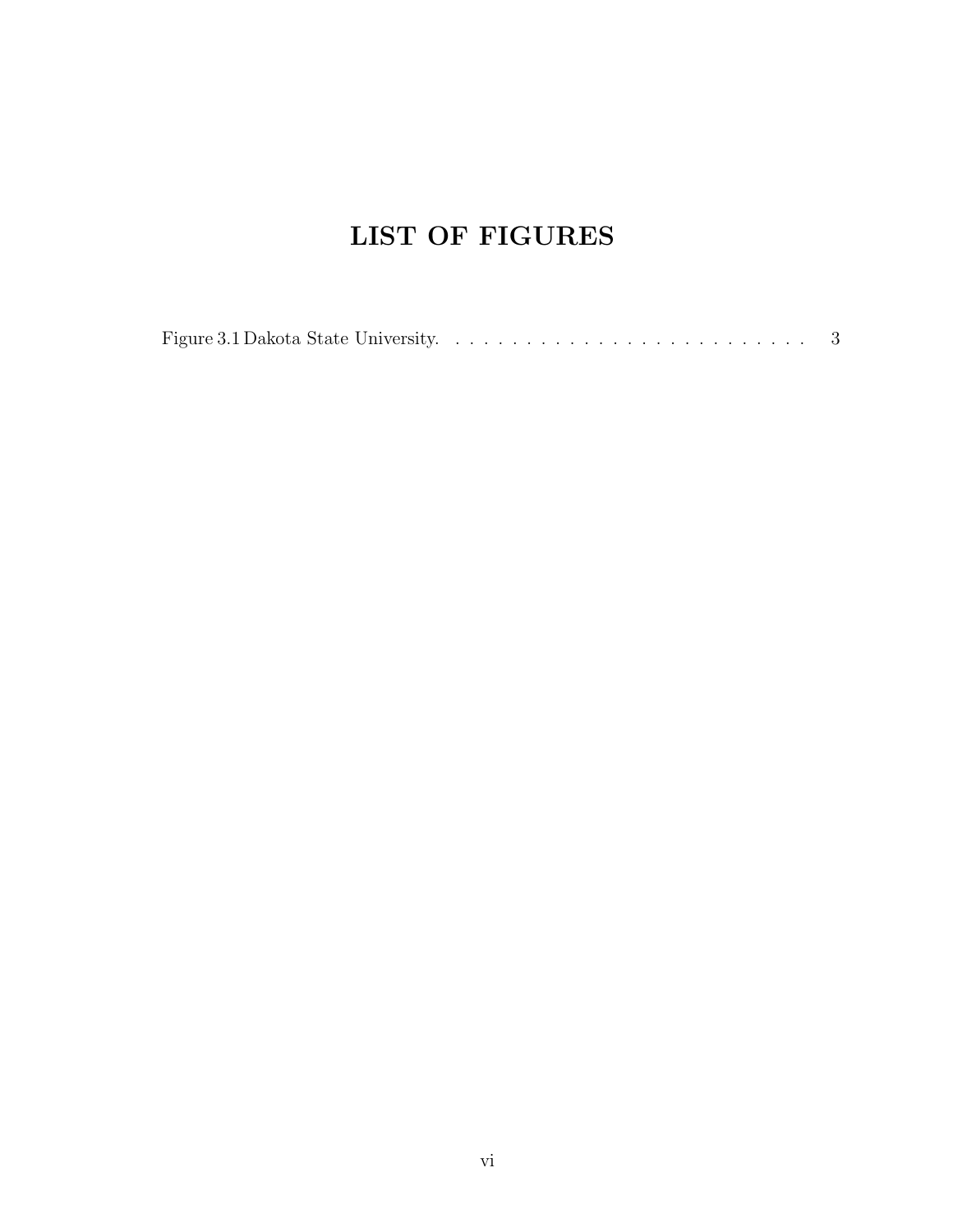### <span id="page-6-0"></span>Heading of Chapter 1

Hello, this is a template LAT<sub>E</sub>Xrecommended by the PH.D. Cyber Operations program at Dakota State University for submitting Dissertation Proposal Defense.

We recommend using IEEE (Institute of Electrical and Electronics Engineers) style for citations. This is how an interesting paper to cite looks [\[1\]](#page-13-0).

#### <span id="page-6-1"></span>1.1 Introduction

Lorem ipsum dolor sit amet, consectetuer adipiscing elit. Ut purus elit, vestibulum ut, placerat ac, adipiscing vitae, felis. Curabitur dictum gravida mauris. Nam arcu libero, nonummy eget, consectetuer id, vulputate a, magna. Donec vehicula augue eu neque. Pellentesque habitant morbi tristique senectus et netus et malesuada fames ac turpis egestas. Mauris ut leo. Cras viverra metus rhoncus sem. Nulla et lectus vestibulum urna fringilla ultrices. Phasellus eu tellus sit amet tortor gravida placerat. Integer sapien est, iaculis in, pretium quis, viverra ac, nunc. Praesent eget sem vel leo ultrices bibendum. Aenean faucibus. Morbi dolor nulla, malesuada eu, pulvinar at, mollis ac, nulla. Curabitur auctor semper nulla. Donec varius orci eget risus. Duis nibh mi, congue eu, accumsan eleifend, sagittis quis, diam. Duis eget orci sit amet orci dignissim rutrum.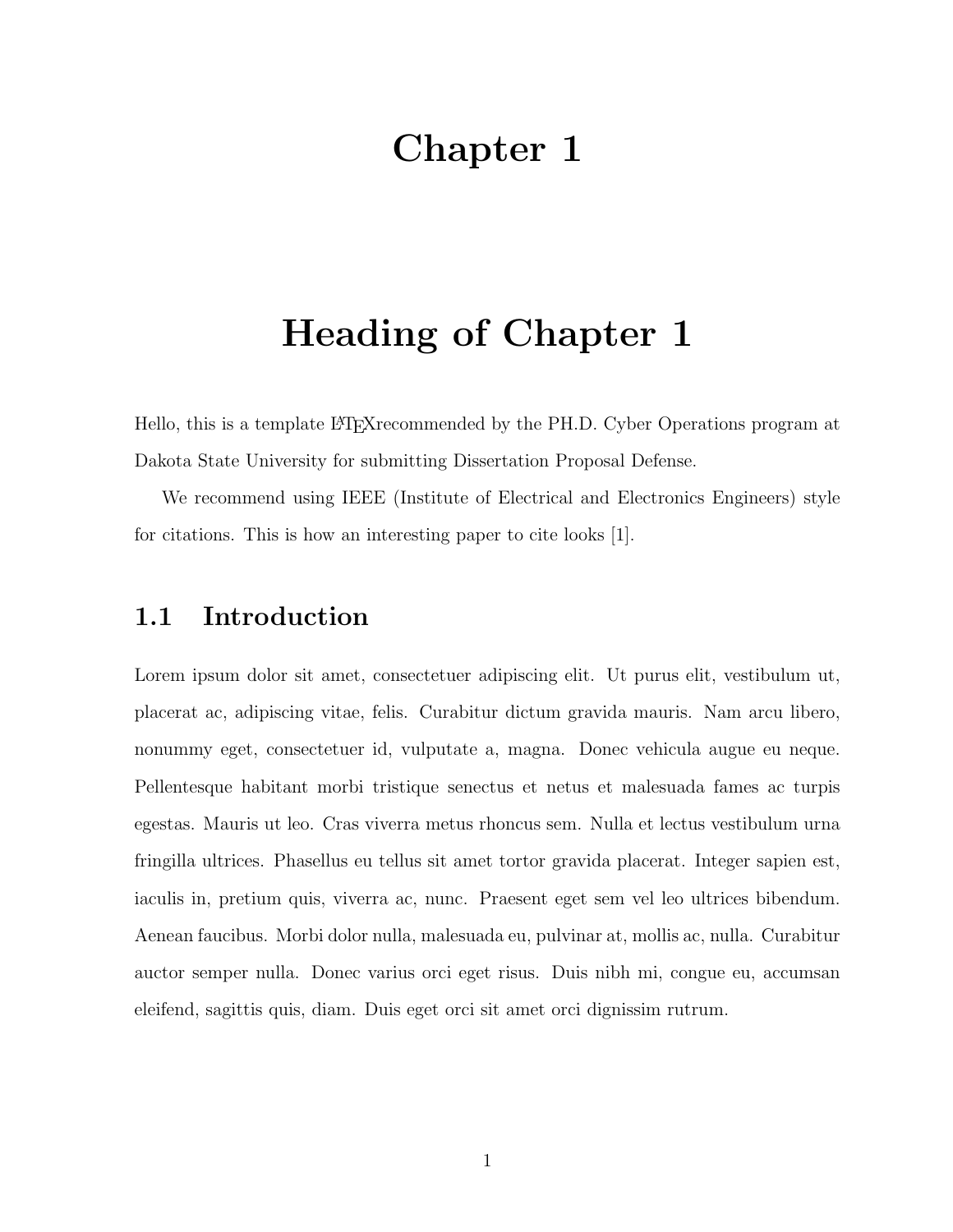# <span id="page-7-0"></span>Heading of Chapter 2

Nam dui ligula, fringilla a, euismod sodales, sollicitudin vel, wisi. Morbi auctor lorem non justo. Nam lacus libero, pretium at, lobortis vitae, ultricies et, tellus. Donec aliquet, tortor sed accumsan bibendum, erat ligula aliquet magna, vitae ornare odio metus a mi. Morbi ac orci et nisl hendrerit mollis. Suspendisse ut massa. Cras nec ante. Pellentesque a nulla. Cum sociis natoque penatibus et magnis dis parturient montes, nascetur ridiculus mus. Aliquam tincidunt urna. Nulla ullamcorper vestibulum turpis. Pellentesque cursus luctus mauris.

| Country List    |             |                        |                       |  |  |  |  |  |  |
|-----------------|-------------|------------------------|-----------------------|--|--|--|--|--|--|
| Name<br>Country | ISO ALPHA 2 | ISO ALPHA <sub>3</sub> | <b>ISO</b><br>numeric |  |  |  |  |  |  |
| or Area Name    | Code        | Code                   | Code                  |  |  |  |  |  |  |
| Afghanistan     | АF          | AFG                    | 004                   |  |  |  |  |  |  |
| Aland Islands   | АX          | ALA                    | 248                   |  |  |  |  |  |  |
| Albania         | AL          | ALB                    | 008                   |  |  |  |  |  |  |
| Algeria         | DZ          | <b>DZA</b>             | 012                   |  |  |  |  |  |  |
| American        | AS          | <b>ASM</b>             | 016                   |  |  |  |  |  |  |
| Samoa           |             |                        |                       |  |  |  |  |  |  |
| Andorra         | AD          | AND                    | 020                   |  |  |  |  |  |  |
| Angola          | AO          | AGO                    | 024                   |  |  |  |  |  |  |

<span id="page-7-1"></span>Table 2.1: Country List.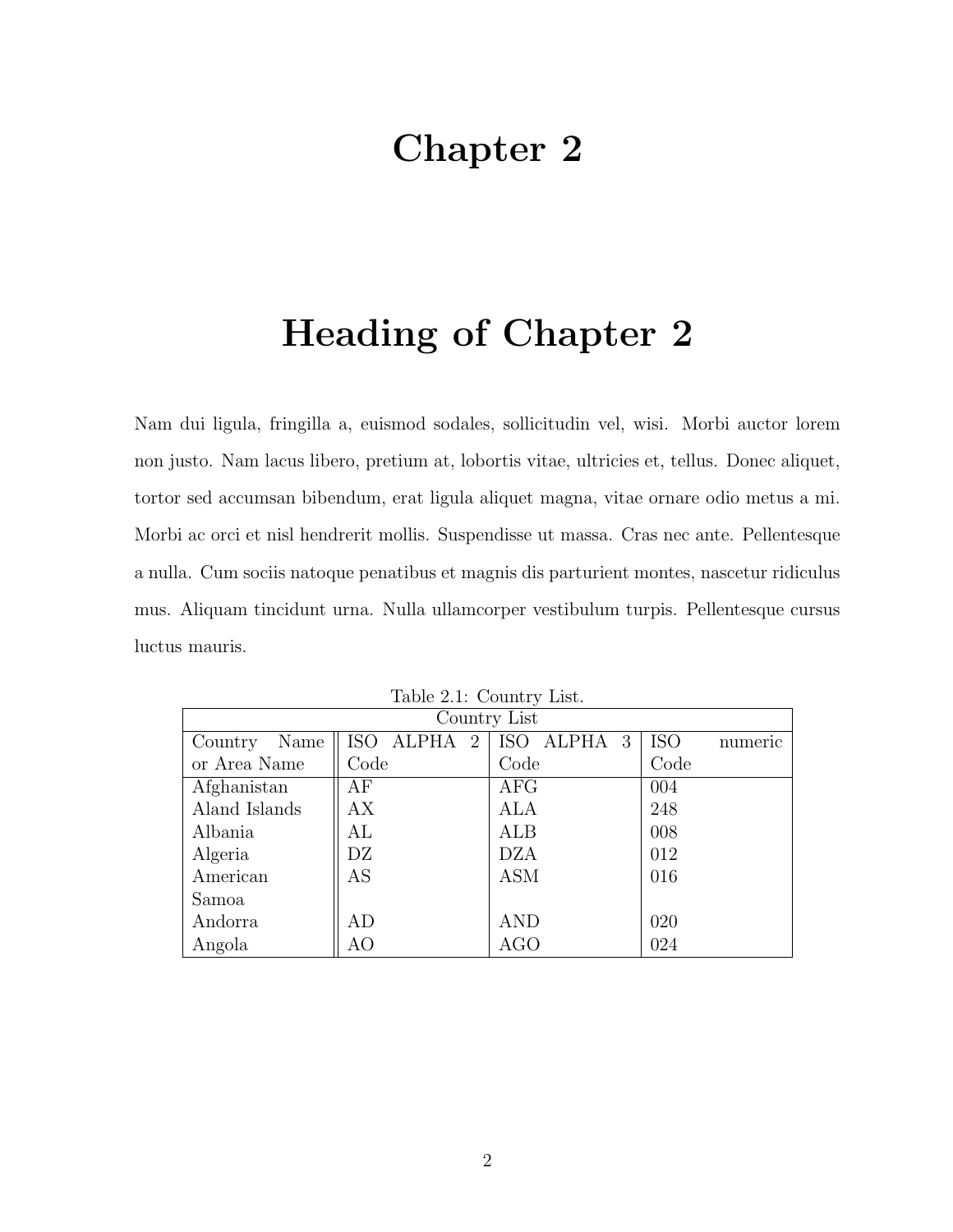# <span id="page-8-0"></span>Heading displayed in Chapter 3

Nulla malesuada porttitor diam. Donec felis erat, congue non, volutpat at, tincidunt tristique, libero. Vivamus viverra fermentum felis. Donec nonummy pellentesque ante. Phasellus adipiscing semper elit. Proin fermentum massa ac quam. Sed diam turpis, molestie vitae, placerat a, molestie nec, leo. Maecenas lacinia. Nam ipsum ligula, eleifend at, accumsan nec, suscipit a, ipsum. Morbi blandit ligula feugiat magna. Nunc eleifend consequat lorem. Sed lacinia nulla vitae enim. Pellentesque tincidunt purus vel magna. Integer non enim. Praesent euismod nunc eu purus. Donec bibendum quam in tellus. Nullam cursus pulvinar lectus. Donec et mi. Nam vulputate metus eu enim. Vestibulum pellentesque felis eu massa.

<span id="page-8-1"></span>

Figure 3.1: Dakota State University.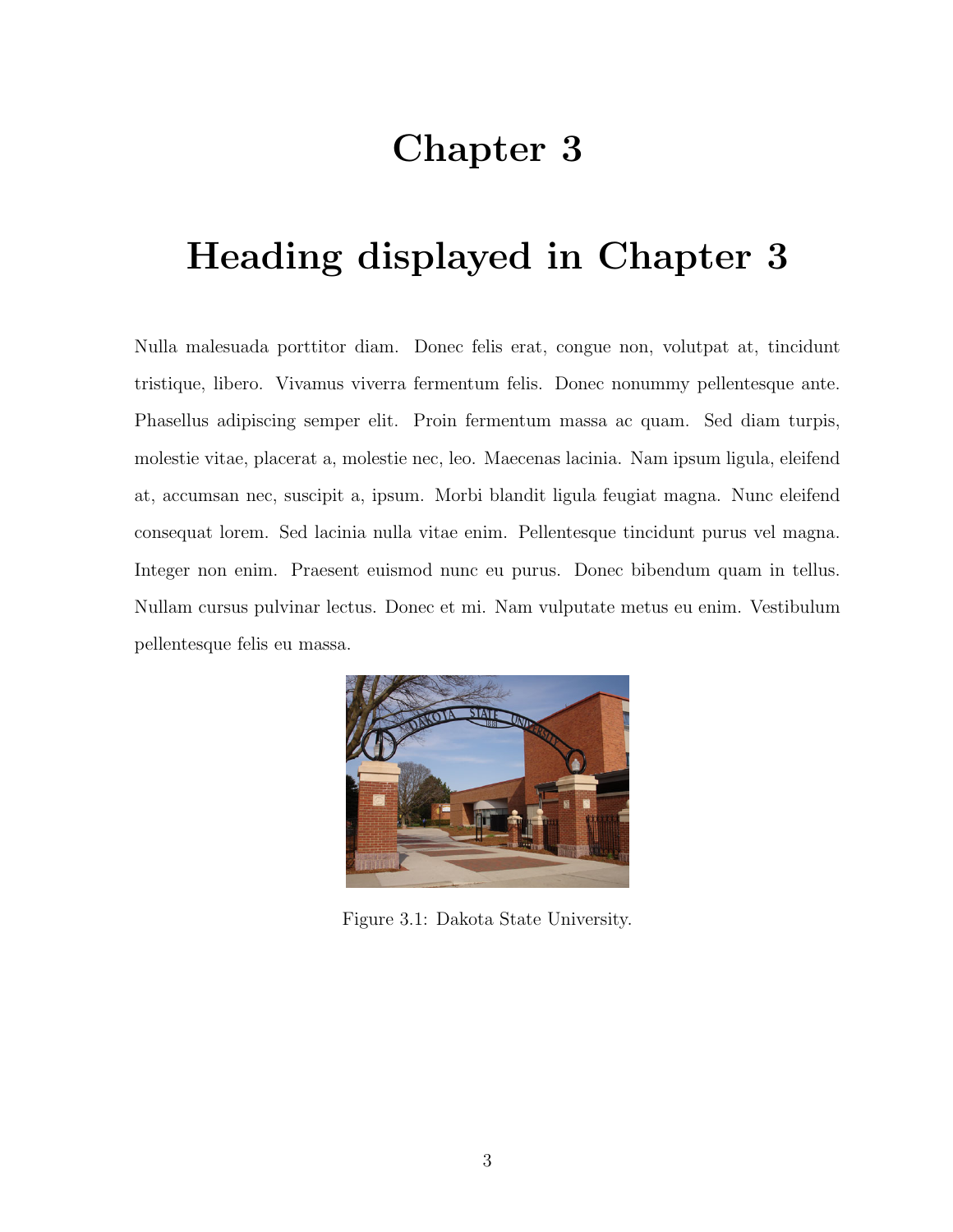# <span id="page-9-0"></span>Heading displayed in Chapter 4

Quisque ullamcorper placerat ipsum. Cras nibh. Morbi vel justo vitae lacus tincidunt ultrices. Lorem ipsum dolor sit amet, consectetuer adipiscing elit. In hac habitasse platea dictumst. Integer tempus convallis augue. Etiam facilisis. Nunc elementum fermentum wisi. Aenean placerat. Ut imperdiet, enim sed gravida sollicitudin, felis odio placerat quam, ac pulvinar elit purus eget enim. Nunc vitae tortor. Proin tempus nibh sit amet nisl. Vivamus quis tortor vitae risus porta vehicula.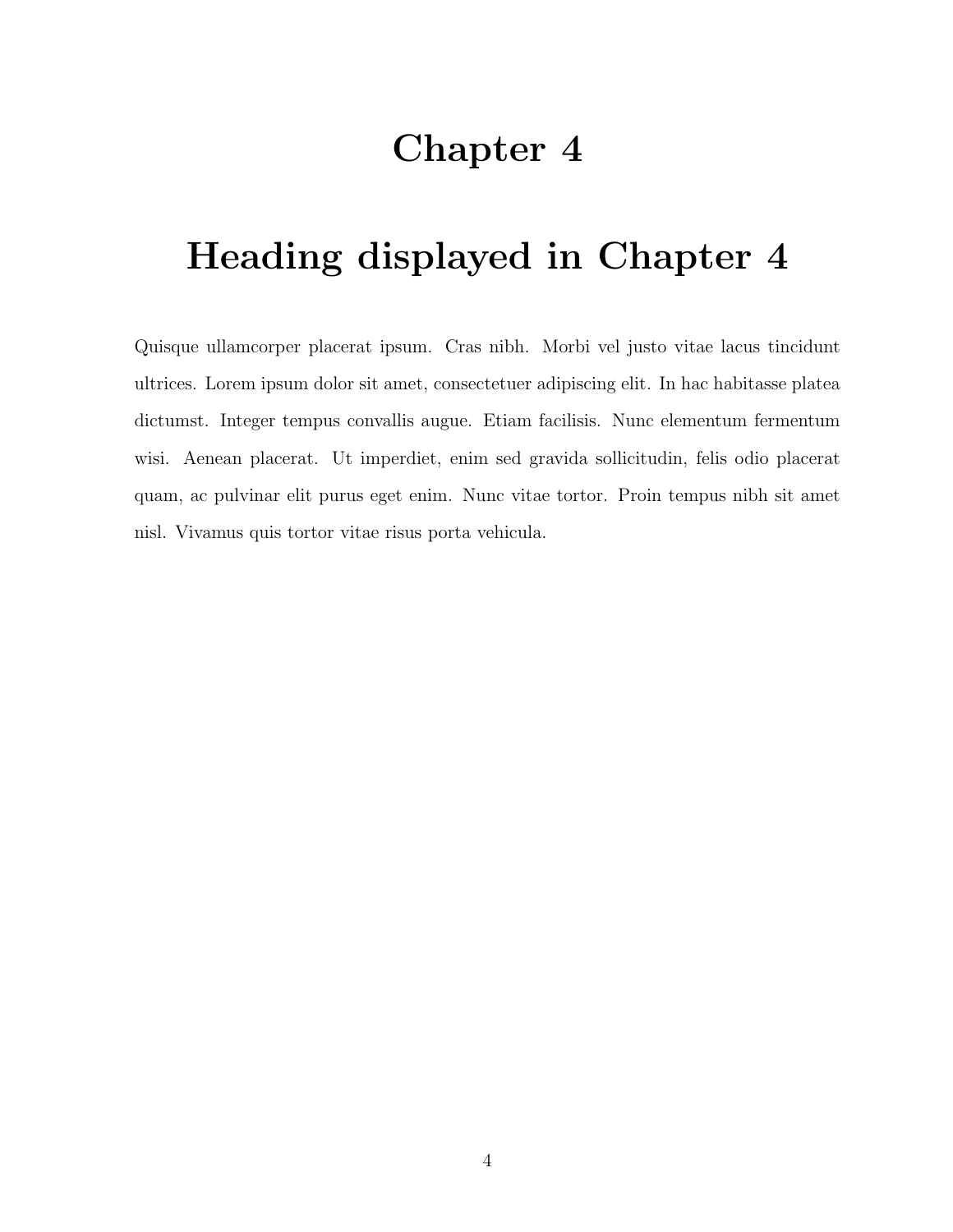# <span id="page-10-0"></span>Heading displayed in Chapter 5

Fusce mauris. Vestibulum luctus nibh at lectus. Sed bibendum, nulla a faucibus semper, leo velit ultricies tellus, ac venenatis arcu wisi vel nisl. Vestibulum diam. Aliquam pellentesque, augue quis sagittis posuere, turpis lacus congue quam, in hendrerit risus eros eget felis. Maecenas eget erat in sapien mattis porttitor. Vestibulum porttitor. Nulla facilisi. Sed a turpis eu lacus commodo facilisis. Morbi fringilla, wisi in dignissim interdum, justo lectus sagittis dui, et vehicula libero dui cursus dui. Mauris tempor ligula sed lacus. Duis cursus enim ut augue. Cras ac magna. Cras nulla. Nulla egestas. Curabitur a leo. Quisque egestas wisi eget nunc. Nam feugiat lacus vel est. Curabitur consectetuer.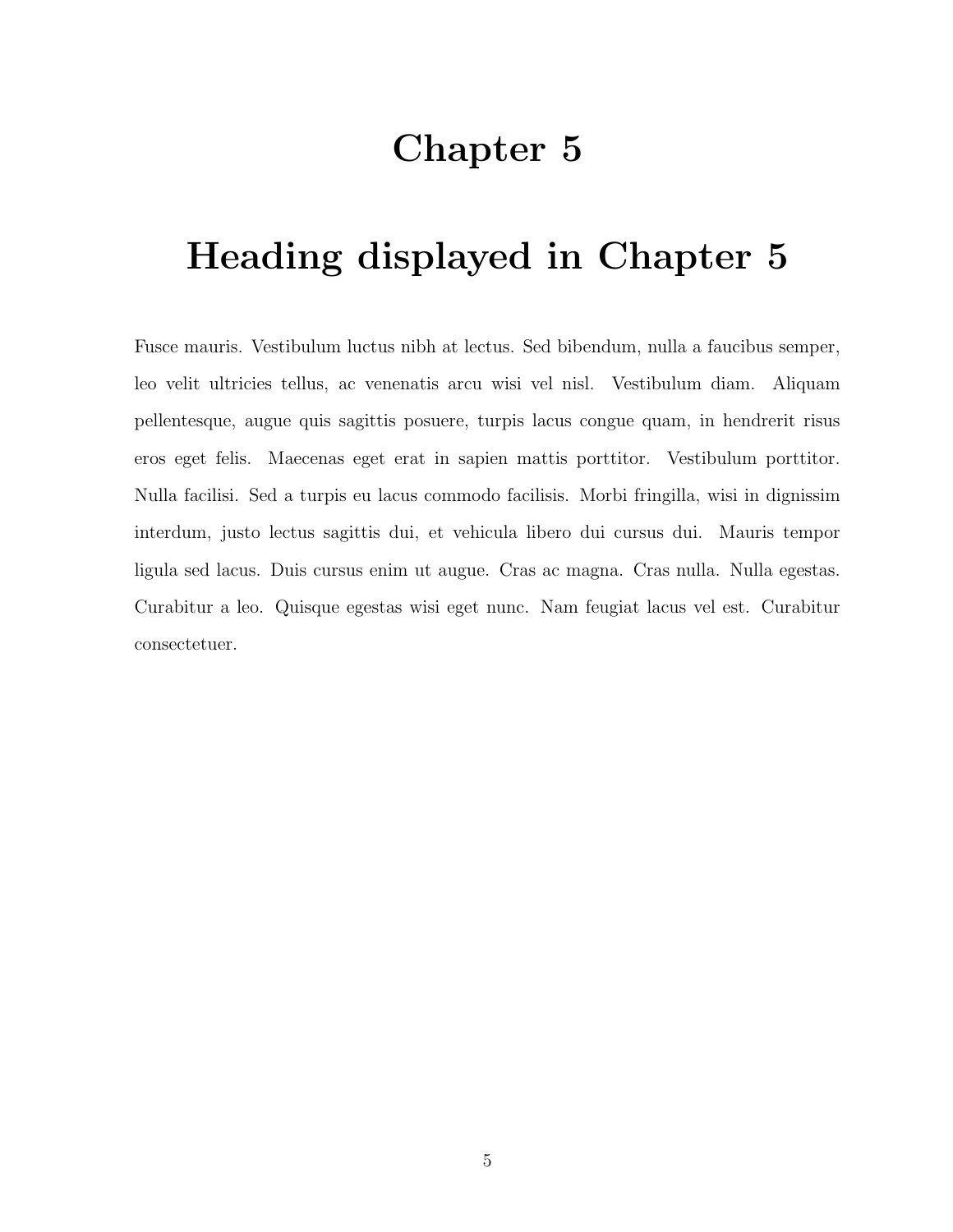# <span id="page-11-0"></span>Heading displayed in Chapter 6

Suspendisse vel felis. Ut lorem lorem, interdum eu, tincidunt sit amet, laoreet vitae, arcu. Aenean faucibus pede eu ante. Praesent enim elit, rutrum at, molestie non, nonummy vel, nisl. Ut lectus eros, malesuada sit amet, fermentum eu, sodales cursus, magna. Donec eu purus. Quisque vehicula, urna sed ultricies auctor, pede lorem egestas dui, et convallis elit erat sed nulla. Donec luctus. Curabitur et nunc. Aliquam dolor odio, commodo pretium, ultricies non, pharetra in, velit. Integer arcu est, nonummy in, fermentum faucibus, egestas vel, odio.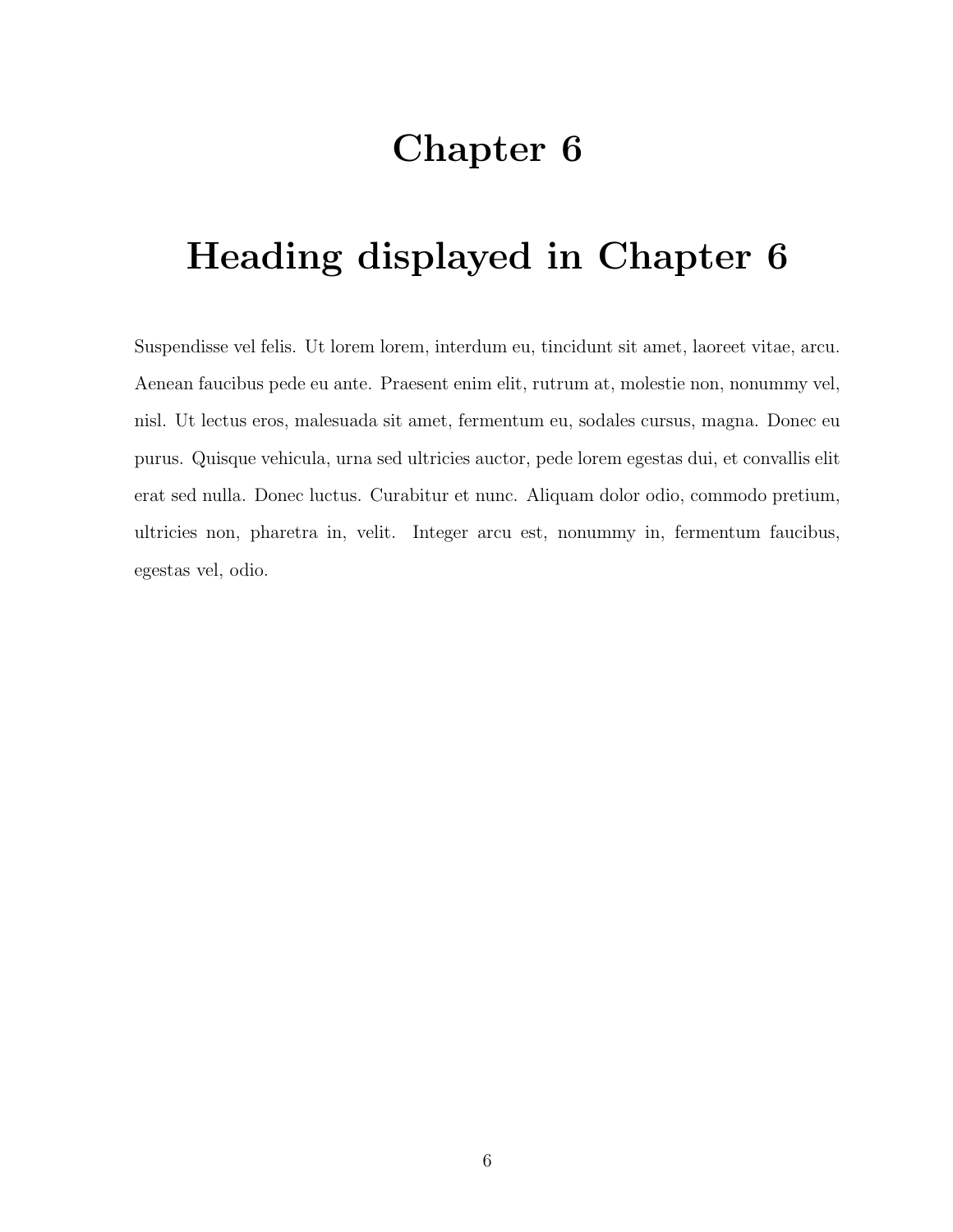# Conclusion

<span id="page-12-0"></span>Cheers!!!